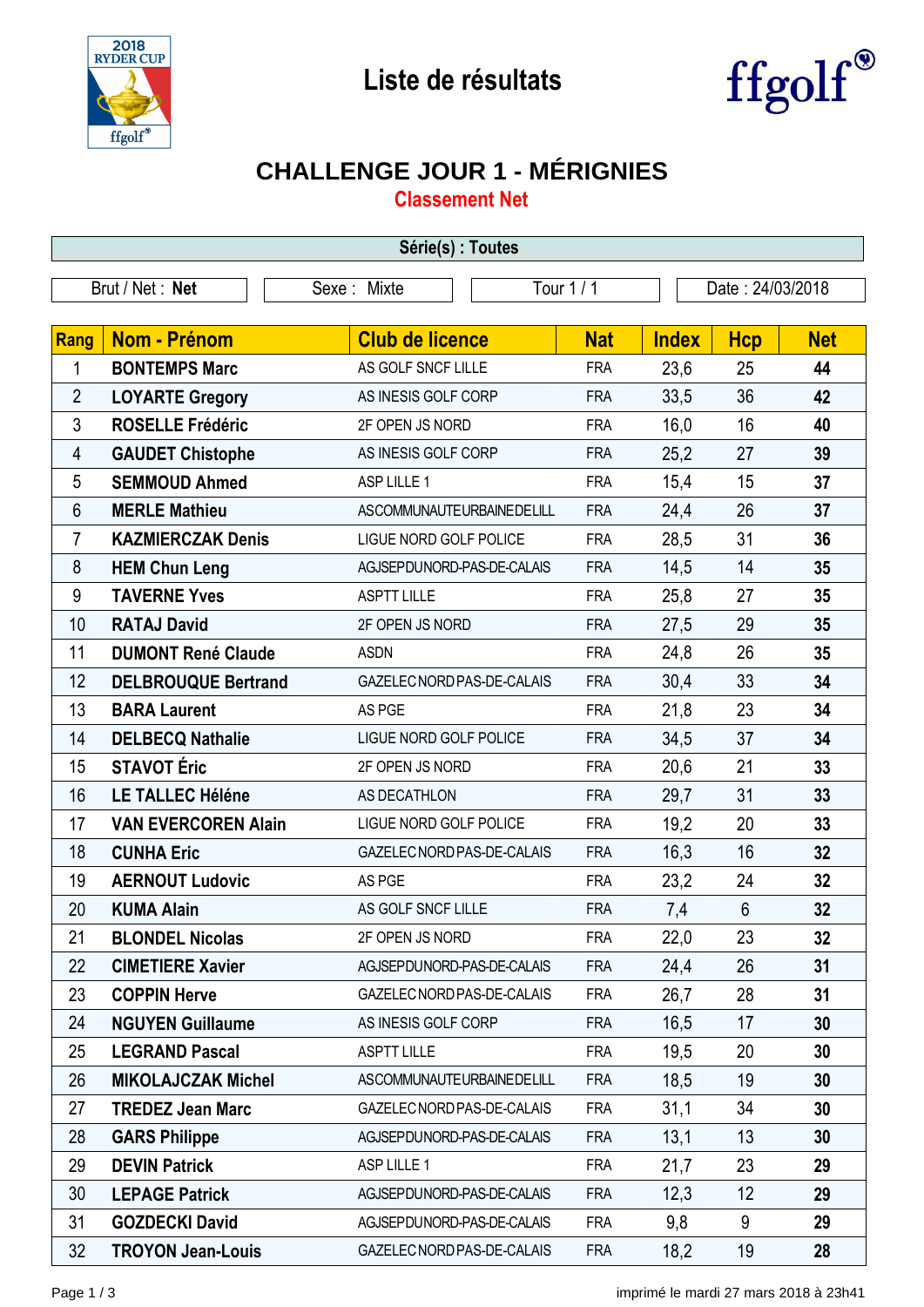| <b>Rang</b> | Nom - Prénom                | <b>Club de licence</b>     | <b>Nat</b> | <b>Index</b> | <b>Hcp</b> | <b>Net</b> |
|-------------|-----------------------------|----------------------------|------------|--------------|------------|------------|
| 33          | <b>DELOFFRE Christian</b>   | GAZELEC NORD PAS-DE-CALAIS | <b>FRA</b> | 13,6         | 13         | 28         |
| 34          | <b>BROUTEELE Thierry</b>    | LIGUE NORD GOLF POLICE     | <b>FRA</b> | 20,7         | 21         | 28         |
| 35          | <b>WAGRET Jean-Philippe</b> | <b>ASDN</b>                | <b>FRA</b> | 17,6         | 18         | 27         |
| 36          | <b>LORMIER Raymond</b>      | GAZELEC NORD PAS-DE-CALAIS | <b>FRA</b> | 21,1         | 22         | 27         |
| 37          | <b>TANCHON Philippe</b>     | AGJSEPDUNORD-PAS-DE-CALAIS | <b>FRA</b> | 13,7         | 13         | 27         |
| 38          | <b>LEMOINE Nicolas</b>      | AGJSEPDUNORD-PAS-DE-CALAIS | <b>FRA</b> | 21,5         | 22         | 27         |
| 39          | <b>VIGODA Jacques</b>       | <b>ASPTT LILLE</b>         | <b>FRA</b> | 29,5         | 32         | 26         |
| 40          | <b>SILVAIN Jean-Marc</b>    | AGJSEPDUNORD-PAS-DE-CALAIS | <b>FRA</b> | 15,8         | 16         | 26         |
| 41          | <b>WATERLOT Bruno</b>       | GAZELEC NORD PAS-DE-CALAIS | <b>FRA</b> | 32,4         | 35         | 26         |
| 42          | <b>RABOUIN Florent</b>      | AS DECATHLON               | <b>FRA</b> | 22,8         | 24         | 26         |
| 43          | <b>LAZZAOUI David</b>       | <b>ASDN</b>                | <b>FRA</b> | 24,7         | 26         | 26         |
| 44          | <b>D'HAENE Loic</b>         | AGJSEPDUNORD-PAS-DE-CALAIS | <b>FRA</b> | 18,5         | 19         | 25         |
| 45          | <b>LEBAS Fabien</b>         | AS DECATHLON               | <b>FRA</b> | 22,2         | 23         | 25         |
| 46          | <b>BECQUART Claude</b>      | ASP LILLE 1                | <b>FRA</b> | 22,7         | 24         | 25         |
| 47          | <b>LASEK Richard</b>        | 2F OPEN JS NORD            | <b>FRA</b> | 18,7         | 19         | 25         |
| 48          | <b>DECOOL Patrick</b>       | ASUD GOLF                  | <b>FRA</b> | 27,1         | 29         | 25         |
| 49          | <b>CAVROIS Patrice</b>      | AS DECATHLON               | <b>FRA</b> | 21,8         | 23         | 25         |
| 50          | <b>COETMEUR Bernard</b>     | GAZELEC NORD PAS-DE-CALAIS | <b>FRA</b> | 21,2         | 22         | 24         |
| 51          | <b>ALSON Jean Paul</b>      | ASCOMMUNAUTEURBAINEDELILL  | <b>FRA</b> | 29,6         | 32         | 24         |
| 52          | <b>PERDU Christian</b>      | AGJSEPDUNORD-PAS-DE-CALAIS | <b>FRA</b> | 24,9         | 26         | 24         |
| 53          | <b>ACEBO José</b>           | AGJSEPDUNORD-PAS-DE-CALAIS | <b>FRA</b> | 11,1         | 10         | 24         |
| 54          | <b>WULLUS Jean-Noel</b>     | 2F OPEN JS NORD            | <b>FRA</b> | 25,2         | 27         | 24         |
| 55          | <b>CUNHA Dominique</b>      | GAZELEC NORD PAS-DE-CALAIS | <b>FRA</b> | 16,9         | 17         | 23         |
| 56          | <b>TENENBAUM Bertrand</b>   | AGJSEPDUNORD-PAS-DE-CALAIS | <b>FRA</b> | 25,4         | 27         | 23         |
| 57          | <b>VENANT Gaston</b>        | <b>ASPTT LILLE</b>         | <b>FRA</b> | 18,5         | 19         | 23         |
| 58          | <b>ASSIE - SOYEZ Flore</b>  | AS DECATHLON               | <b>FRA</b> | 19,7         | 20         | 23         |
| 59          | <b>MUNY Antoine</b>         | AS DECATHLON               | <b>FRA</b> | 23,9         | 25         | 22         |
| 60          | <b>BOULAND Sylvie</b>       | AGJSEPDUNORD-PAS-DE-CALAIS | <b>FRA</b> | 23,6         | 24         | 22         |
| 61          | <b>BONNET Jean Jacques</b>  | AS GOLF SNCF LILLE         | <b>FRA</b> | 16,2         | 16         | 22         |
| 62          | <b>HENIN Pascal</b>         | ASCOMMUNAUTEURBAINEDELILL  | <b>FRA</b> | 28,7         | 31         | 21         |
| 63          | <b>CARRE Robert</b>         | ASCOMMUNAUTEURBAINEDELILL  | <b>FRA</b> | 17,0         | 17         | 21         |
| 64          | <b>PARYS Franck</b>         | ASUD GOLF                  | <b>FRA</b> | 35,0         | 38         | 21         |
| 65          | <b>POLLET Jean</b>          | AGJSEPDUNORD-PAS-DE-CALAIS | <b>FRA</b> | 25,9         | 28         | 20         |
| 66          | <b>SEMMOUD Nicole</b>       | ASP LILLE 1                | <b>FRA</b> | 25,0         | 26         | 20         |
| 67          | <b>BAEKELAND Charlotte</b>  | GAZELEC NORD PAS-DE-CALAIS | <b>FRA</b> | 29,0         | 31         | 20         |
| 68          | <b>DAVRIL Danièle</b>       | AS GOLF SNCF LILLE         | <b>FRA</b> | 24,2         | 25         | 20         |
| 69          | <b>DRANCOURT Laurent</b>    | LIGUE NORD GOLF POLICE     | <b>FRA</b> | 43           | 39         | 19         |
| 70          | <b>LOTTIAUX Gerard</b>      | GAZELEC NORD PAS-DE-CALAIS | <b>FRA</b> | 18,4         | 19         | 19         |
| 71          | <b>PELTIER Patricia</b>     | ASP LILLE 1                | <b>FRA</b> | 28,7         | 30         | 18         |
| 72          | <b>HOLINIER Jerome</b>      | AS DU CE CIC NORD OUEST    | <b>FRA</b> | 31,1         | 34         | 15         |
| 73          | <b>MINNAERT Léa</b>         | AS INESIS GOLF CORP        | <b>FRA</b> | 49           | 38         | 15         |
| 74          | <b>DELATTRE Yveline</b>     | <b>ASDN</b>                | <b>FRA</b> | 30,5         | 32         | 15         |
| 75          | <b>THIERY Jerome</b>        | <b>ASDN</b>                | <b>FRA</b> | 54           | 39         | 15         |